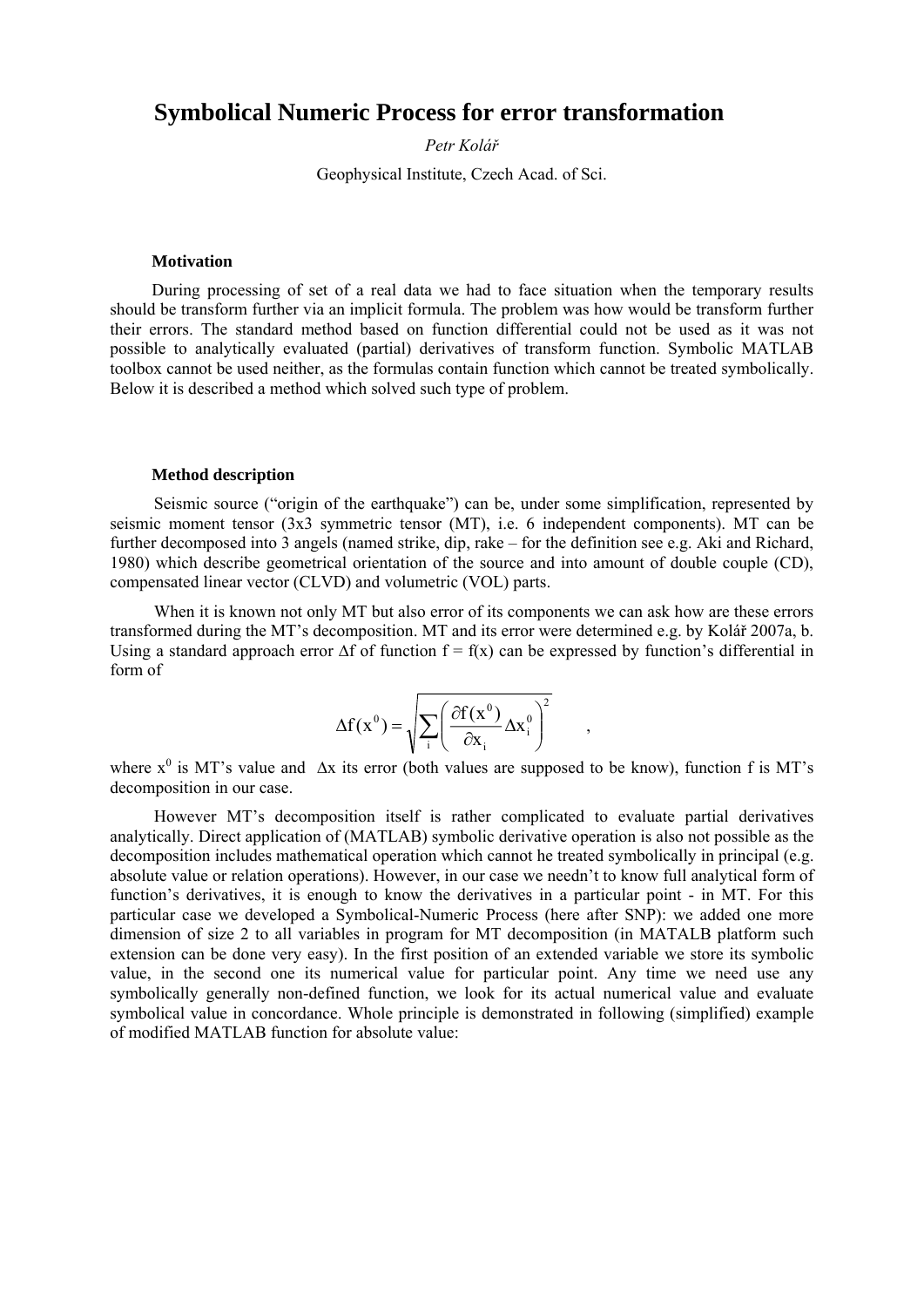```
function ret=absSNP(val) 
\geq% evaluate abs value in SNP Method 
% val=[val_symbolic, val_numeric]; 
\frac{8}{6} ret=val; 
   if val(2) < 0 % numerical value is tested
       ret(1:2) = val(1:2) * -1; end
return
```
In such a way we modified all required functions, namely: abs, min, max, atan2, eig. SNP method can be suitable for errors determination for problems of similar complexity.

## **Method application and testing**

<u>.</u>

The described method was applied on the data coming from an active experiment: fluid pumping into the KTB borehole<sup>[1](#page-1-0)</sup>. We successfully transformed errors of MTs into errors of their decomposition. The obtained results are in a good agreement with previous numbers which were obtained by mapping of parameter space (Kolář, 2007a); graphical representation of the results is given in Fig. 1.



Figure 1: An example of graphical representation of a KTB event source mechanism (red thick line) and its errors (blue thin lines) - see Kolář 2007b. The figure was created by program MEPL2 – see Kolář (2007c).

<span id="page-1-0"></span><sup>&</sup>lt;sup>1</sup> KTB is a super deep (depth about 9 km) borehole situated in Germany, not far form the border with Czech Republic – for more details see e.g. Baish et al. (2002).